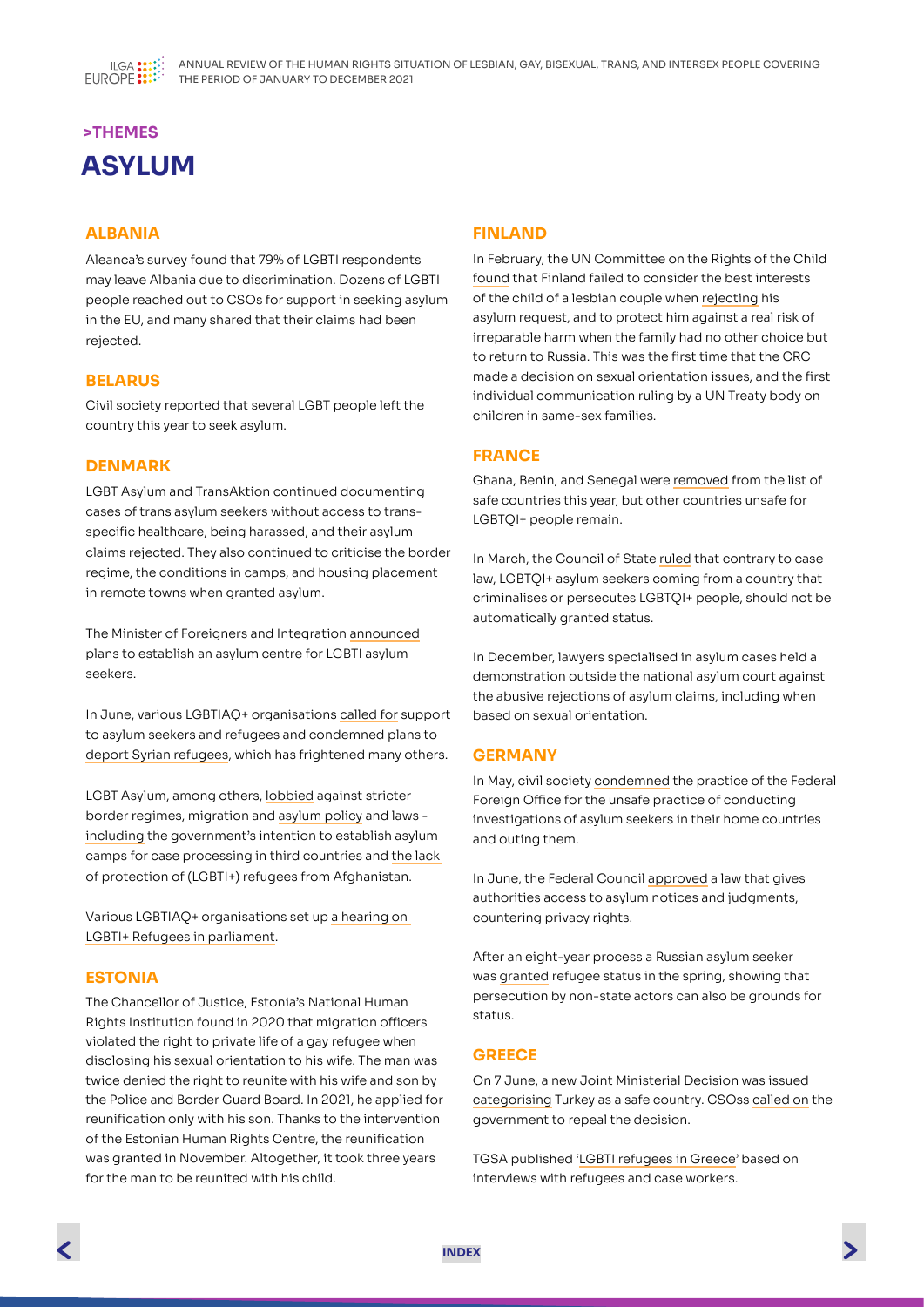## **IRELAND**

Minister for Equality, Roderic O'Gorman [announced](https://gcn.ie/direct-provision-lgbtq-residents-new-policy/) in June that his Department would develop a [policy](https://gcn.ie/direct-provision-replaced-over-next-four-years/) to make Direct Provision housing safer. For instance, safe accommodation for trans people will be put in place.

In January, a bisexual man from Nigeria was denied refugee status and [faced](https://www.irishexaminer.com/news/arid-40217012.html) deportation after the Minister for Justice questioned his claim, [saying](https://twitter.com/masi_asylum/status/1353782823304441860?ref_src=twsrc%5Etfw%7Ctwcamp%5Etweetembed%7Ctwterm%5E1353782823304441860%7Ctwgr%5E%7Ctwcon%5Es1_&ref_url=https://www.irishexaminer.com/news/arid-40217012.html) it was unrealistic that a man would have a same-sex partner if that was illegal in his home country. The High Court did not accept the man's appeal for procedural reasons, but [took issue](https://gcn.ie/high-court-denies-man-asylum-gay-home/) with the Minister's arguments and so did [CSOs.](https://gcn.ie/nxf-statement-department-justice-asylum-seeker/) In the same month, a lesbian asylum seeker who fled death threats in Zimbabwe was also [denied](https://www.pinknews.co.uk/2021/01/23/zimbabwe-lesbian-ireland-asylum-refugee-denied-international-protection-officer-court/) status.

In October, 26 LGBTI+ refugees were [welcomed](https://www.thejournal.ie/ireland-has-now-offered-humanitarian-access-to-400-afghans-5557357-Sep2021/) to Ireland from Afghanistan and are supported by LGBTI+ individuals and organisations.

## **ITALY**

Trans migrants, asylum seekers, refugees, and stateless persons [expressed](https://www.google.com/url?q=https://mit-italia.it/noi-persone-migrant%25c9%2599-rifugiat%25c9%2599-richident%25c9%2599-asilo-e-apolid%25c9%2599-trans-prendiamo-parola-sul-ddl-zan/&sa=D&source=docs&ust=1635236095979000&usg=AOvVaw285KbDkMhlsKzWscE33Ot4) their support for the Zan law.

#### **LITHUANIA**

LGL received over 40 inquiries from LGBTIO migrants and/ or asylum seekers regarding poor housing conditions, lack of medical care, and anti-LGBTQI bias and/or harassment from authorities and peers alike. Applications from LGBTIQ asylum seekers were seemingly rejected en masse. In December, the head of the Migration department [said](https://www.lrt.lt/naujienos/lietuvoje/2/1560252/migracijos-departamento-vadove-ginasi-del-lgbt-asmenu-prieglobscio-proceduru-homoseksualiu-populiaru-apsimesti) LGBTI asylum seekers will be "tolerated" in their home countries as long as they hide their identities. Politicians called the increase in migration flow an "illegal migrant crisis" and "hybrid war".

#### **MALTA**

The government issued a new policy, whereby asylum seekers from "safe countries'' will not be eligible for a work permit for the first nine months following arrival. The regulation will also affect LGBTIQ asylum seekers.

#### **NETHERLANDS**

The report ['Transcripts from the Margins](https://www.transgendernetwerk.nl/asielverzoeken-onzorgvuldig-behandeld/)' found that trans asylum seekers are routinely failed.

CSOs [urged](https://lgbtasylumsupport.nl/wp-content/uploads/2021/03/2021-03-01-Brandbrief-falend-lhbti-beleid-lhbti-asielzoekers-2-1.pdf) Prime Minister Rutte to protect LGBTI asylum seekers in unsafe asylum centres. COC [lobbied](https://www.coc.nl/internationaal/coc-dringt-opnieuw-aan-op-asiel-voor-lhbtis-uit-iran) the government to make it easier for LGBTI Iranians to seek asylum.

#### **NORTH MACEDONIA**

At least one trans person and one lesbian left the country and got international protection in an EU country.

#### **NORWAY**

A member of parliament [questioned](https://www.skeivverden.no/nyheter/lgbtrefugees) Norway's family reunification policy, which asks for proof of marriage of two years of cohabitation, which is close to impossible for LGBTQ asylum seekers to obtain.

## **POLAND**

An increasing number of Polish LGBTQ people are [leaving](https://www.nytimes.com/2021/04/24/world/europe/poland-lgbtq-gay-migration.html) the country as the political situation continues to worsen.

#### **PORTUGAL**

ILGA Portugal, in partnership with Queer Tropical and AMPLOS, carried out [training](https://www.ilga-portugal.pt/projetos/way-out/) for LGBTI+ organisations on migration and asylum issues this year and will deliver training on LGBTI+ issues to NGOs working on migration and asylum.

In August, ILGA Portugal [issued](https://www.ilga-portugal.pt/afeganistao-ilga-portugal-interpela-governo-portugues/) a statement urging the government to proactively act and safeguard the security and integrity of Afghan women, activists and LGBTI+ people. Portugal has already received Afghan asylum seekers, and ILGA Portugal and Associação Plano i are cooperating to support one LGBTI family.

#### **SPAIN**

The situation of LGBTI asylum seekers did not improve this year. The NGO Kifkif warned about a new [rise](https://kifkif.info/kifkif-alerta-del-incremento-de-casos-positivos-por-vih-en-refugiados-lgtbi-especialmente-entre-mujeres-trans-migrantes/) in HIV infections among trans asylum seekers, the [underreporting](https://kifkif.info/kifkif-hace-un-llamamiento-ante-el-aumento-de-infradenuncias-de-migrantes-lgtbi-por-miedo-a-represalias/) of discrimination and violence that LGBTI asylum seekers must endure, and a [lack of access](https://kifkif.info/kifkif-pone-de-manifiesto-la-necesidad-de-una-atencion-sociosanitaria-de-calidad-en-condiciones-de-igualdad-para-las-personas-migrantes-y-solicitantes-de-proteccion-internacional-lgbtiq/) to social and healthcare services. Kifkif and many other NGOs also [criticised](https://kifkif.info/kifkif-reclama-la-inclusion-de-las-personas-trans-migrantes-refugiadas-y-solicitantes-de-asilo-en-la-ley-trans-y-lamenta-su-exclusion-en-la-propuesta-que-ha-aprobado-este-martes-el-consejo-de-ministr/) the draft legal gender recognition (LGR) law (see under **Legal Gender Recognition**), which does not include migrants, asylum seekers, and refugees in its scope.

## **SWEDEN**

New asylum regulations were [adopted](https://www.qx.se/samhalle/212675/bekymrat-rfsl-ville-se-permanenta-uppehallstillstand-som-huvudregel/) in June, despite civil society's [concerns](https://www.rfsl.se/aktuellt/ny-asyllag-negativ-for-skyddsbehovande-hbtqi-personer/) on the changes over the past months. The law makes temporary residence permits the default for refugees and makes it significantly more difficult for anyone to acquire permanent residence in the country. Sweden has made its migration policies stricter in general, sparking concern among non-EU citizens this year.